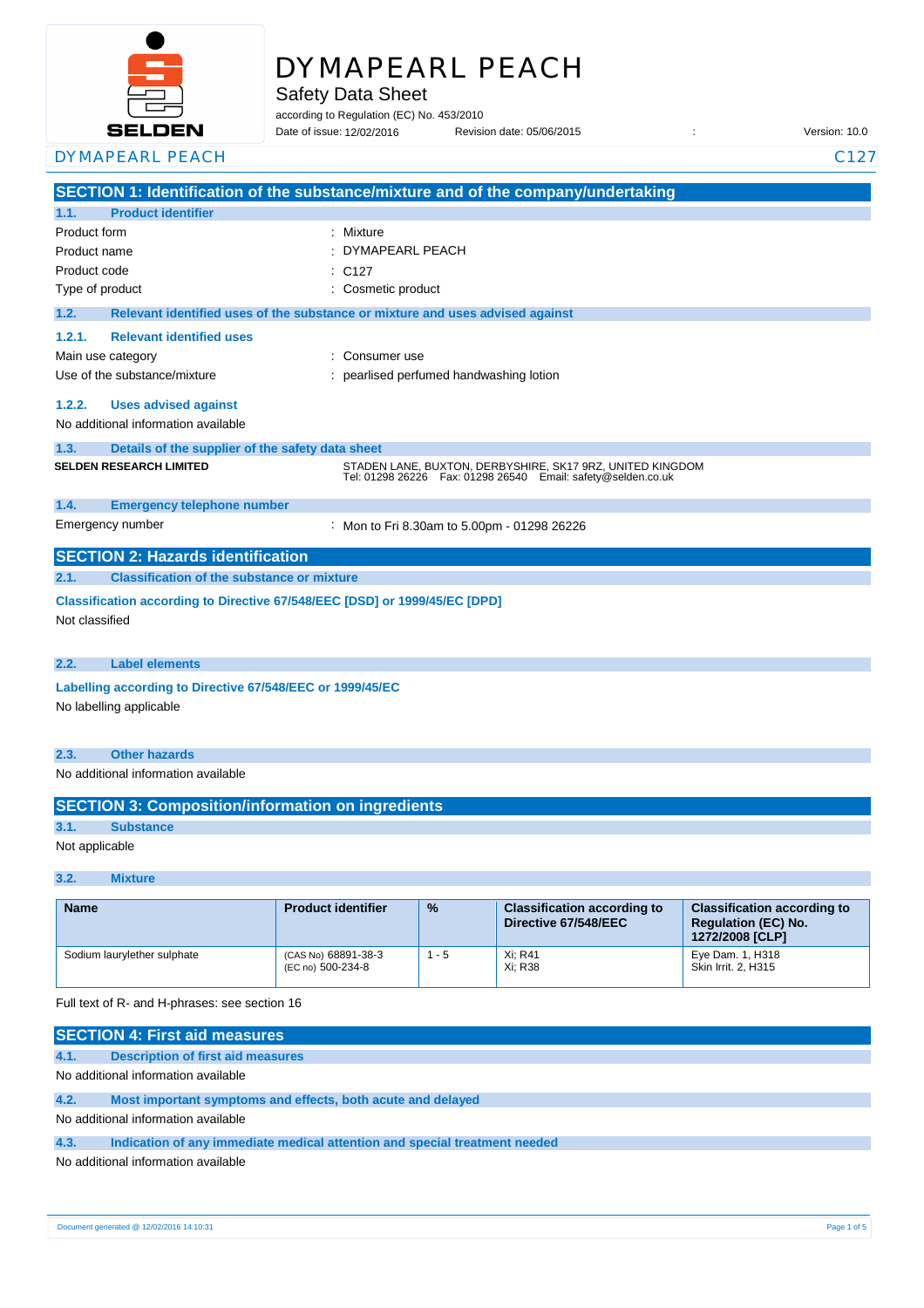# Safety Data Sheet

according to Regulation (EC) No. 453/2010

| according to Regulation (EC) No. 453/2010                                   |  |  |  |
|-----------------------------------------------------------------------------|--|--|--|
| <b>SECTION 5: Firefighting measures</b>                                     |  |  |  |
| 5.1.<br><b>Extinguishing media</b>                                          |  |  |  |
| No additional information available                                         |  |  |  |
| 5.2.<br>Special hazards arising from the substance or mixture               |  |  |  |
| No additional information available                                         |  |  |  |
| 5.3.<br><b>Advice for firefighters</b>                                      |  |  |  |
| No additional information available                                         |  |  |  |
| <b>SECTION 6: Accidental release measures</b>                               |  |  |  |
| Personal precautions, protective equipment and emergency procedures<br>6.1. |  |  |  |
| 6.1.1.<br>For non-emergency personnel                                       |  |  |  |
| No additional information available                                         |  |  |  |
| 6.1.2.<br>For emergency responders                                          |  |  |  |
| No additional information available                                         |  |  |  |
| 6.2.<br><b>Environmental precautions</b>                                    |  |  |  |
| No additional information available                                         |  |  |  |
| 6.3.<br>Methods and material for containment and cleaning up                |  |  |  |
| No additional information available                                         |  |  |  |
| <b>Reference to other sections</b><br>6.4.                                  |  |  |  |
| No additional information available                                         |  |  |  |
| <b>SECTION 7: Handling and storage</b>                                      |  |  |  |
| <b>Precautions for safe handling</b><br>7.1.                                |  |  |  |
| No additional information available                                         |  |  |  |
| 7.2.<br>Conditions for safe storage, including any incompatibilities        |  |  |  |
| No additional information available                                         |  |  |  |
| 7.3.<br><b>Specific end use(s)</b>                                          |  |  |  |
| No additional information available                                         |  |  |  |
| <b>SECTION 8: Exposure controls/personal protection</b>                     |  |  |  |
| 8.1.<br><b>Control parameters</b>                                           |  |  |  |
| No additional information available                                         |  |  |  |
|                                                                             |  |  |  |
| 8.2.<br><b>Exposure controls</b>                                            |  |  |  |
| No additional information available                                         |  |  |  |

| <b>SECTION 9: Physical and chemical properties</b>    |  |  |  |
|-------------------------------------------------------|--|--|--|
| Information on basic physical and chemical properties |  |  |  |
| : Liquid                                              |  |  |  |
| : Mobile liquid.                                      |  |  |  |
| : dark yellow.                                        |  |  |  |
| characteristic.                                       |  |  |  |
| : No data available                                   |  |  |  |
| : 7                                                   |  |  |  |
| : No data available                                   |  |  |  |
| : No data available                                   |  |  |  |
| : No data available                                   |  |  |  |
| : No data available                                   |  |  |  |
| No data available                                     |  |  |  |
| : No data available                                   |  |  |  |
| : No data available                                   |  |  |  |
| : No data available                                   |  |  |  |
| No data available                                     |  |  |  |
| No data available                                     |  |  |  |
| : $1,03$                                              |  |  |  |
| No data available                                     |  |  |  |
|                                                       |  |  |  |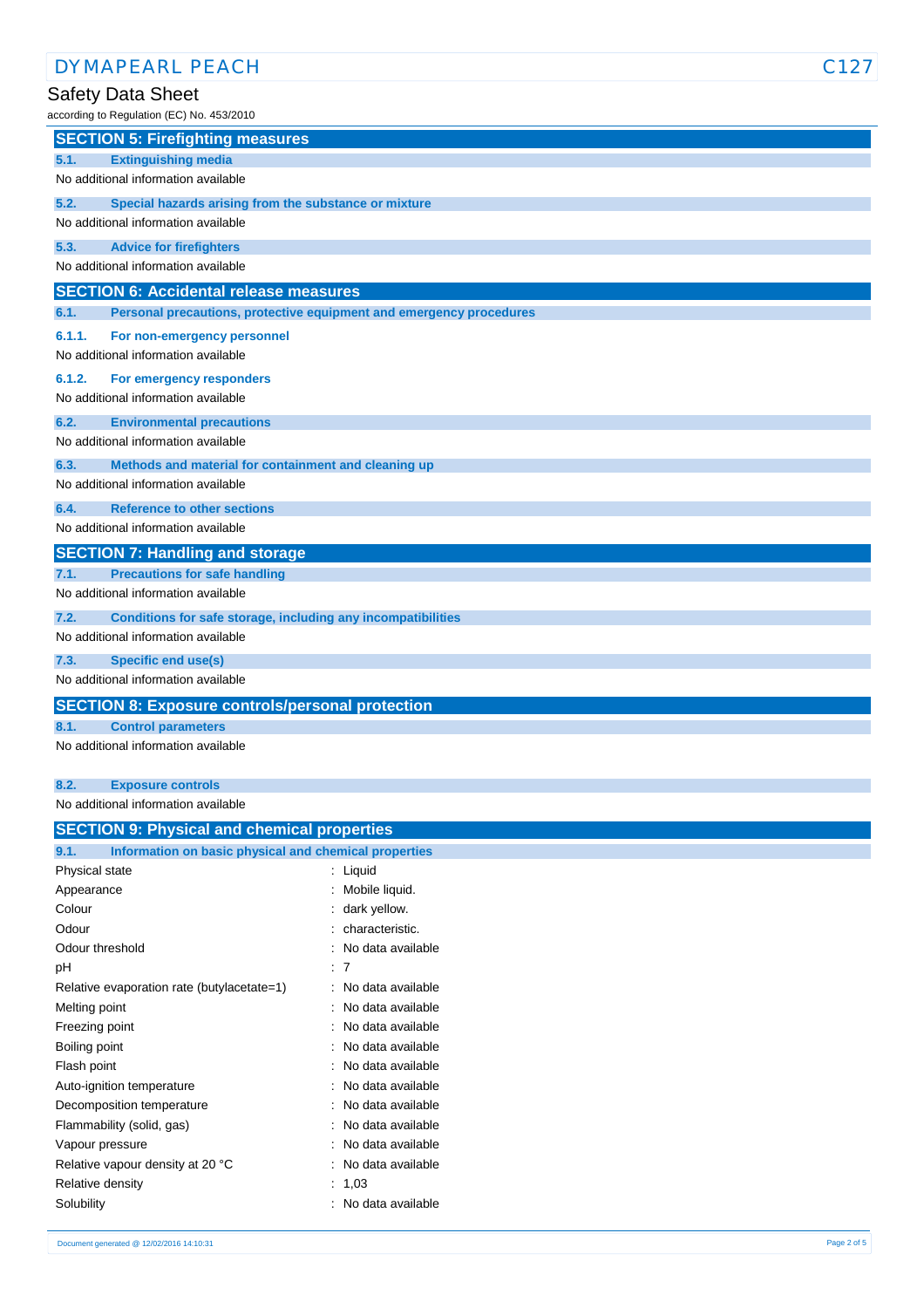| <b>DYMAPEARL PEACH</b>                                         |                   | C127 |
|----------------------------------------------------------------|-------------------|------|
| Safety Data Sheet<br>according to Regulation (EC) No. 453/2010 |                   |      |
| Log Pow                                                        | No data available |      |
| Viscosity, kinematic                                           | No data available |      |
| Viscosity, dynamic                                             | No data available |      |
| Explosive properties                                           | No data available |      |
| Oxidising properties                                           | No data available |      |
| <b>Explosive limits</b>                                        | No data available |      |
| <b>Other information</b><br>9.2.                               |                   |      |
| No additional information available                            |                   |      |
| <b>SECTION 10: Stability and reactivity</b>                    |                   |      |
| 10.1.<br><b>Reactivity</b>                                     |                   |      |
| No additional information available                            |                   |      |
| 10.2.<br><b>Chemical stability</b>                             |                   |      |
| No additional information available                            |                   |      |
| 10.3.<br><b>Possibility of hazardous reactions</b>             |                   |      |
| No additional information available                            |                   |      |
| <b>Conditions to avoid</b><br>10.4.                            |                   |      |
| No additional information available                            |                   |      |
| 10.5.<br><b>Incompatible materials</b>                         |                   |      |
| No additional information available                            |                   |      |
| <b>Hazardous decomposition products</b><br>10.6.               |                   |      |
| No additional information available                            |                   |      |
|                                                                |                   |      |
| <b>SECTION 11: Toxicological information</b>                   |                   |      |

| 11.1.           | Information on toxicological effects |  |                             |
|-----------------|--------------------------------------|--|-----------------------------|
| Acute toxicity  |                                      |  | : Not classified            |
| Irritation      |                                      |  | : Not classified<br>pH: 7   |
| Corrosivity     |                                      |  | : Not classified<br>pH: 7   |
| Sensitisation   |                                      |  | : Not classified            |
|                 | Repeated dose toxicity               |  | : Not classified            |
| Carcinogenicity |                                      |  | : Not classified            |
| Mutagenicity    |                                      |  | $\therefore$ Not classified |
|                 | Toxicity for reproduction            |  | : Not classified            |

|       | <b>SECTION 12: Ecological information</b>  |
|-------|--------------------------------------------|
| 12.1. | <b>Toxicity</b>                            |
|       | No additional information available        |
|       |                                            |
| 12.2. | <b>Persistence and degradability</b>       |
|       | No additional information available        |
| 12.3. | <b>Bioaccumulative potential</b>           |
|       | No additional information available        |
| 12.4. | <b>Mobility in soil</b>                    |
|       | No additional information available        |
| 12.5. | <b>Results of PBT and vPvB assessment</b>  |
|       | No additional information available        |
| 12.6. | Other adverse effects                      |
|       | No additional information available        |
|       | <b>SECTION 13: Disposal considerations</b> |
| 13.1. | <b>Waste treatment methods</b>             |
|       | No additional information available        |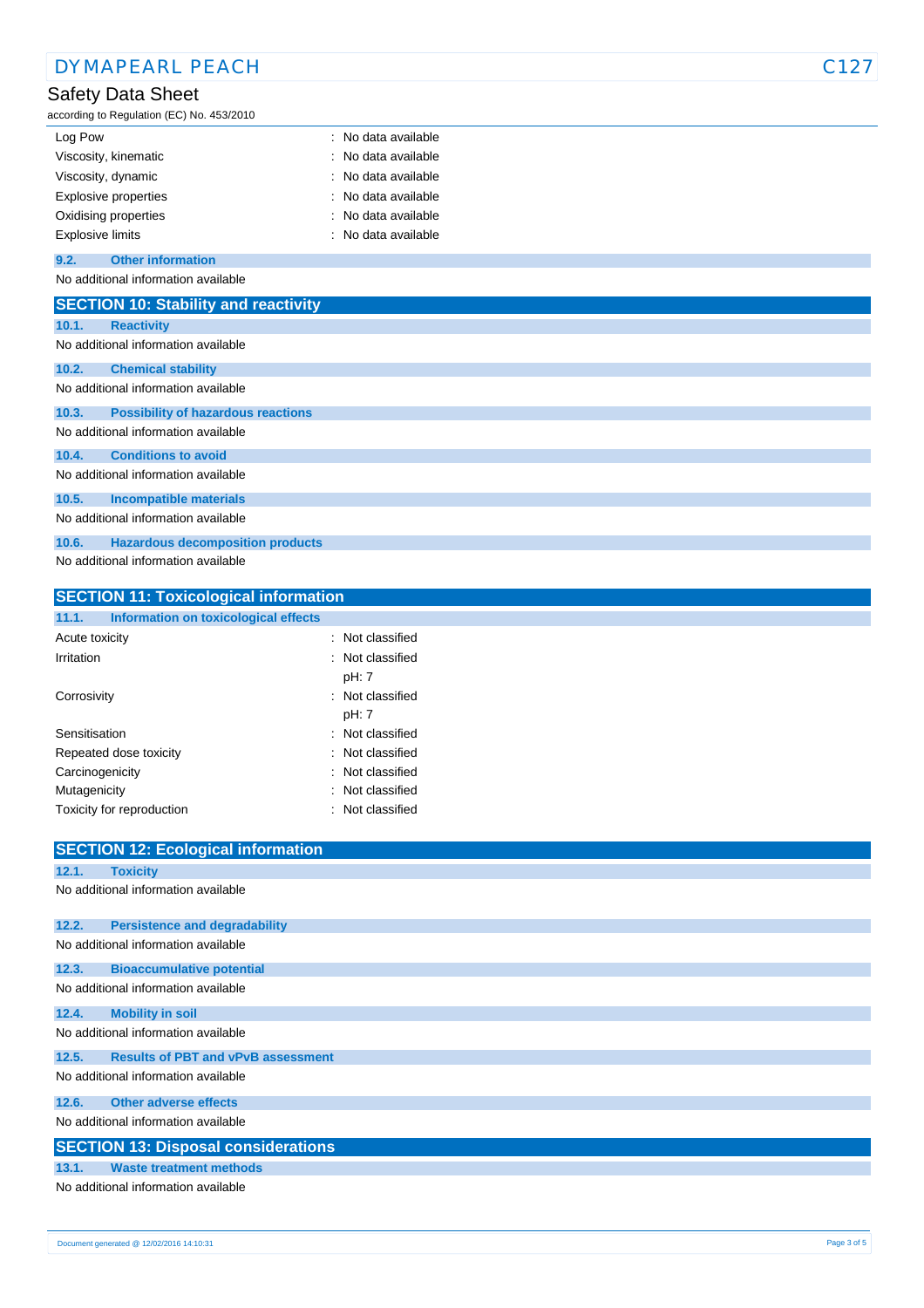# Safety Data Sheet

according to Regulation (EC) No. 453/2010

| <b>SECTION 14: Transport information</b>         |                                        |  |
|--------------------------------------------------|----------------------------------------|--|
| In accordance with ADR / RID / IMDG / IATA / ADN |                                        |  |
| 14.1.<br><b>UN number</b>                        |                                        |  |
| Not regulated for transport                      |                                        |  |
| 14.2.<br><b>UN proper shipping name</b>          |                                        |  |
| Proper Shipping Name (ADR)                       | Not applicable                         |  |
| Proper Shipping Name (IMDG)                      | Not applicable                         |  |
| Proper Shipping Name (IATA)                      | Not applicable                         |  |
| 14.3.<br><b>Transport hazard class(es)</b>       |                                        |  |
| <b>ADR</b>                                       |                                        |  |
| Transport hazard class(es) (ADR)                 | : Not applicable                       |  |
| <b>IMDG</b>                                      |                                        |  |
| Transport hazard class(es) (IMDG)                | Not applicable<br>÷.                   |  |
| <b>IATA</b>                                      |                                        |  |
| Transport hazard class(es) (IATA)                | : Not applicable                       |  |
| <b>Packing group</b><br>14.4.                    |                                        |  |
| Packing group (ADR)                              | Not applicable                         |  |
| Packing group (IMDG)                             | Not applicable                         |  |
| Packing group (IATA)                             | Not applicable                         |  |
| 14.5.<br><b>Environmental hazards</b>            |                                        |  |
| Dangerous for the environment                    | No                                     |  |
| Marine pollutant                                 | No                                     |  |
| Other information                                | No supplementary information available |  |
| 14.6.<br><b>Special precautions for user</b>     |                                        |  |
| - Overland transport                             |                                        |  |
| No data available                                |                                        |  |
| - Transport by sea                               |                                        |  |
| No data available                                |                                        |  |
| - Air transport                                  |                                        |  |

No data available

**14.7. Transport in bulk according to Annex II of MARPOL 73/78 and the IBC Code**

Not applicable

# **SECTION 15: Regulatory information**

**15.1. Safety, health and environmental regulations/legislation specific for the substance or mixture**

#### **15.1.1. EU-Regulations**

Contains no substances with Annex XVII restrictions Contains no substance on the REACH candidate list Contains no REACH Annex XIV substances

Allergenic fragrances (Cosmetics):

LINALOOL D-LIMONENE HEXYL CINNAMAL GERANIOL **CITRONELLOL** 

### **15.1.2. National regulations**

#### **Germany**

VwVwS Annex reference : Water hazard class (WGK) 1, slightly hazardous to water (Classification according to VwVwS, Annex 4)